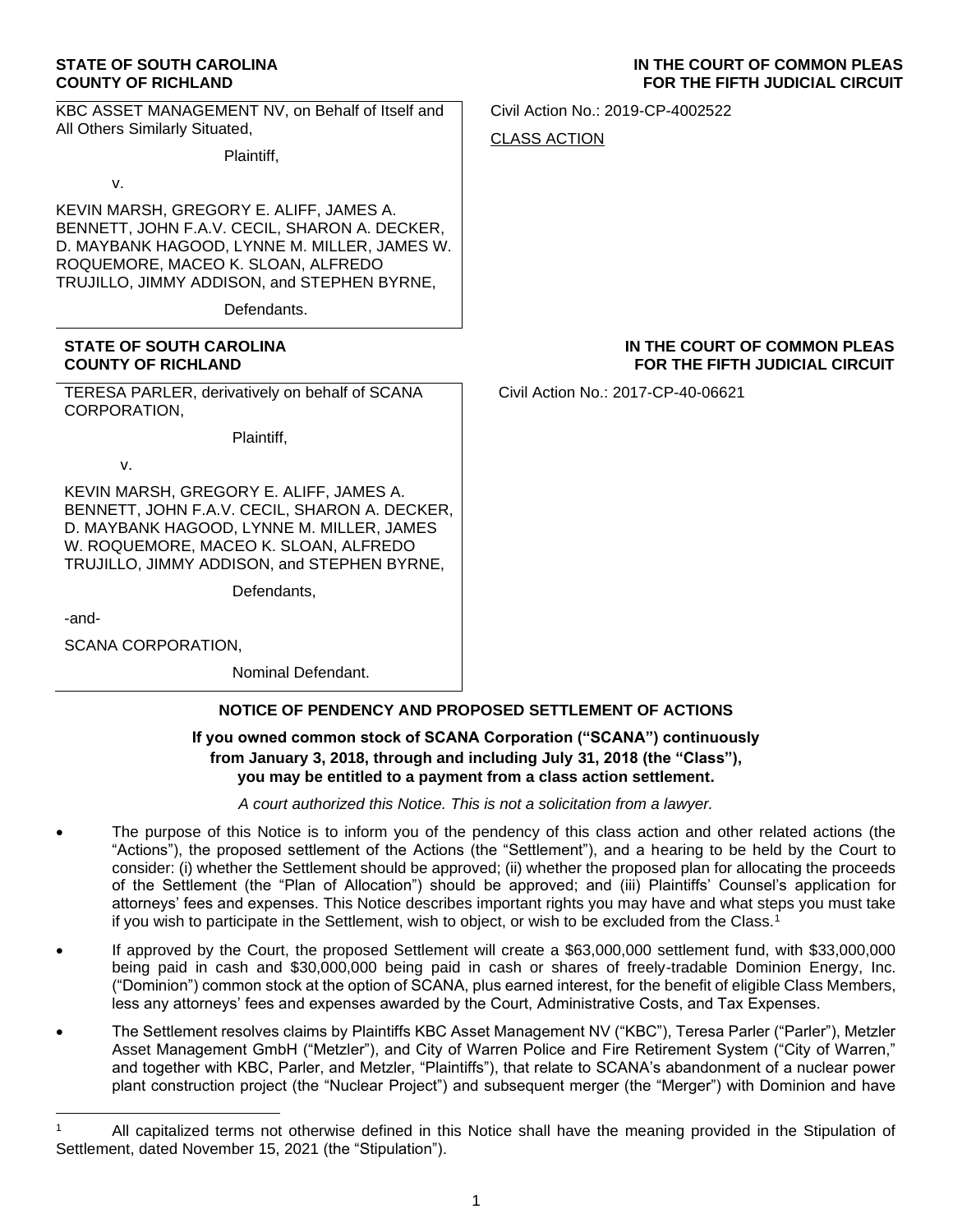been asserted against Kevin Marsh, Gregory E. Aliff, James A. Bennett, John F.A.V. Cecil, Sharon A. Decker, D. Maybank Hagood, Lynne M. Miller, James W. Roquemore, Maceo K. Sloan, Alfredo Trujillo, Jimmy Addison, and/or Stephen Byrne (collectively, "Individual Defendants") and also SCANA (collectively with the Individual Defendants, the "Defendants," and with Plaintiffs, the "Parties"). It releases the Released Defendant Parties (defined below) from liability.

**PLEASE READ THIS NOTICE CAREFULLY. This Notice explains important rights you may have, including the possible receipt of a payment from the Settlement. If you are a member of the Class, your legal rights will be affected whether or not you act.**

**If you have any questions about this Notice, the proposed Settlement, or your eligibility to participate in the Settlement, please DO NOT contact the Court, the Office of the Clerk of the Court, Defendants, Dominion, or their counsel. All questions should be directed to Plaintiffs' Class Counsel or the Claims Administrator.**

| YOUR LEGAL RIGHTS AND OPTIONS IN THIS SETTLEMENT                                                          |                                                                                                                                                                                                                                                                                                           |
|-----------------------------------------------------------------------------------------------------------|-----------------------------------------------------------------------------------------------------------------------------------------------------------------------------------------------------------------------------------------------------------------------------------------------------------|
| <b>SUBMIT A CLAIM FORM BY</b><br>MAY 26, 2022                                                             | The <i>only</i> way to be eligible to get a payment. See Question 8 below for details.                                                                                                                                                                                                                    |
| <b>EXCLUDE YOURSELF FROM THE</b><br><b>CLASS BY MAY 12, 2022</b>                                          | Get no payment. This is the only option that, assuming your claim is timely<br>brought, might allow you to ever bring or be part of any other lawsuit against the<br>Defendants or the other Released Defendant Parties concerning the Released<br>Plaintiffs' Claims. See Question 11 below for details. |
| OBJECT BY MAY 12, 2022                                                                                    | Write to Plaintiffs' Counsel identified on page 9 about why you do not like the<br>Settlement, the Plan of Allocation, or the Fee and Expense Application. If you<br>object, you will still be a member of the Class. See Question 15 below for details.                                                  |
| <b>GO TO A HEARING ON</b><br>JUNE 2, 2022, AND FILE A NOTICE<br>OF INTENTION TO APPEAR BY<br>MAY 12, 2022 | Ask to speak in Court at the Settlement Hearing about the Settlement. See<br>Question 19 below for details.                                                                                                                                                                                               |
| <b>DO NOTHING</b>                                                                                         | Get no payment AND give up your rights to bring your own individual action.                                                                                                                                                                                                                               |

• These rights and options-**and the deadlines to exercise them**-are explained in this Notice.

• The Court in charge of this case still has to decide whether to approve the Settlement. Payments will be made to all Class Members who timely submit valid Proof of Claim and Release forms ("Proof of Claim"), if the Court approves the Settlement and after any appeals are resolved. Please be patient.

# **SUMMARY OF THE NOTICE**

# **Statement of the Class's Recovery**

1. The Actions include three different lawsuits: (i) the above-captioned action, *KBC Asset Management NV v. Marsh*, Case No. 2019-CP-4002522 (the "*KBC* Action"); (ii) the above-captioned action, *Parler v. Marsh*, Case No. 2017- CP-40-06621 (the "*Parler* Action"); and (iii) the action titled *In re SCANA Corporation Public Shareholder Litigation*, Lead Case No. 3:18-cv-0505-MBS (D.S.C.) (the "Federal Merger Action," and collectively, the "Actions"). The *Parler* Action is a shareholder derivative action brought on SCANA's behalf in connection with the Nuclear Project, and the *KBC* Action and the Federal Merger Action are both putative class actions brought on behalf of former SCANA shareholders in connection with the Merger. Subject to Court approval, Plaintiffs, on behalf of the Class, have agreed to settle the Actions in exchange for a total payment of \$63,000,000 (the "Settlement Amount") (which includes a payment of \$33,000,000 to resolve the *Parler* Action (the "Derivative Settlement Amount")), which will be deposited into an Escrow Account and may earn interest (the "Settlement Fund"). The Settlement Amount is inclusive of \$30,000,000 being paid in cash or freely-tradable Dominion common stock at SCANA's option. The Net Settlement Fund (as defined below) will be distributed to Class Members according to the Court-approved plan of allocation (the "Plan of Allocation"). The proposed Plan of Allocation is set forth on pages11-12 below.

# **Estimate of Recovery**

2. An individual Class Member's actual recovery will depend on: (i) the total number of claims submitted; (ii) the amount of the Net Settlement Fund; and (iii) how many shares of SCANA common stock the Class Member held throughout the Class Period. *See* the Plan of Allocation beginning on page 11 for information on the calculation of the value of an approved claim.

# **Statement of Potential Outcomes if the Actions Continue to Be Litigated**

3. The Parties disagree about both liability and damages and do not agree on the damages that would be recoverable if Plaintiffs were to prevail on any of the claims asserted against the Defendants in the various Actions. Among other things, the Parties disagree on (i) whether the plaintiff in the *Parler* Action has standing to maintain her suit in light of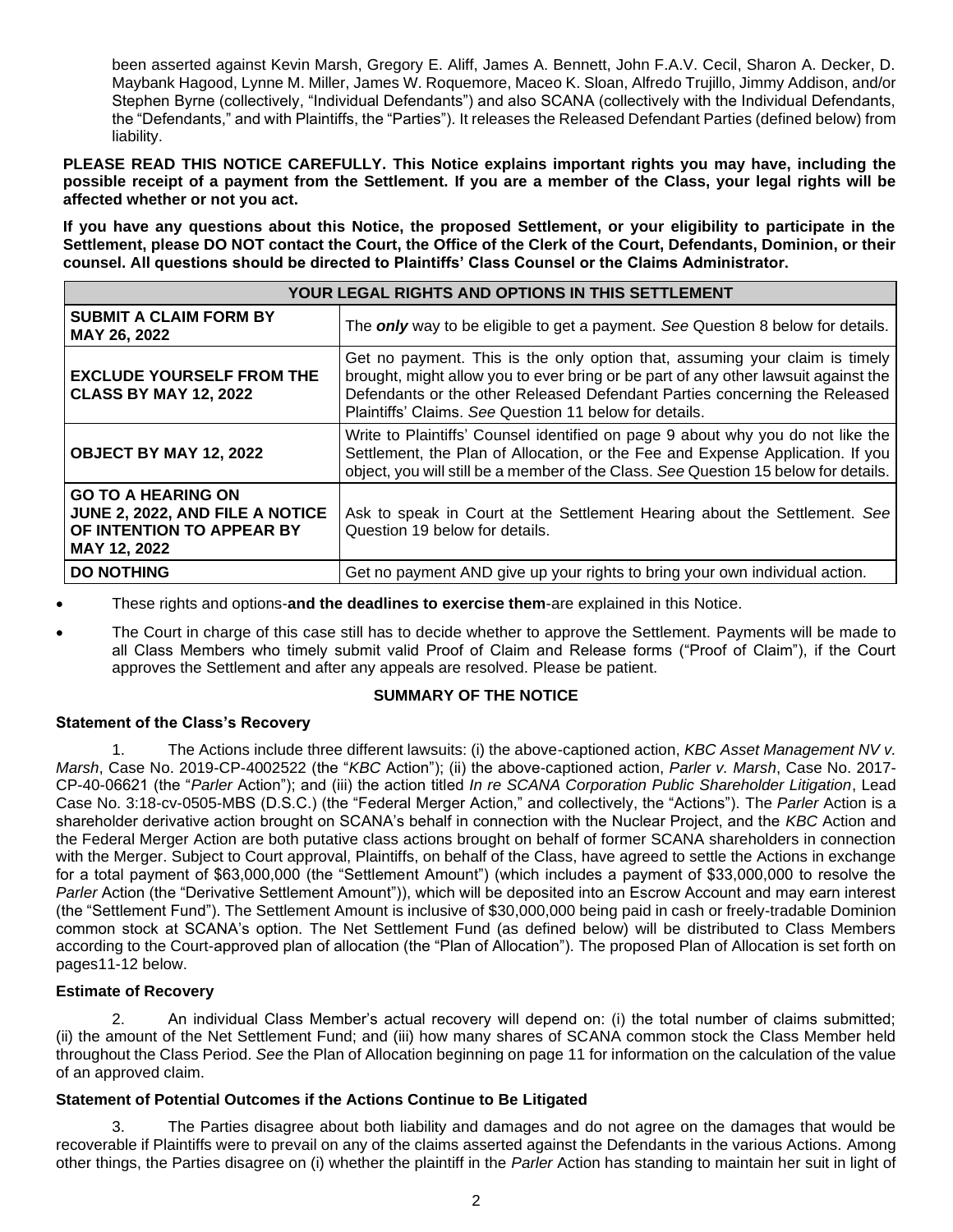the 2019 Merger between SCANA and Dominion, (ii) whether Defendants breached their fiduciary duties or engaged in any other actionable misconduct in connection with the Nuclear Project or the Merger, (iii) whether SCANA suffered any harm as a result of the misconduct alleged in the *Parler* Action, (iv) whether Plaintiffs and the Class suffered any harm as a result of Defendants' alleged fiduciary duty breaches in connection with the Merger, and (v) whether Defendants' alleged misconduct was the proximate cause of any respective losses suffered by SCANA and the Class.

4. The Defendants have denied and continue to deny any and all allegations of wrongdoing or fault asserted in the Actions, deny that they have committed any act or omission giving rise to any liability or violation of law, and deny that SCANA, Plaintiffs, and the Class have suffered any loss attributable to the Defendants' actions or omissions. While Plaintiffs believe the claims are meritorious, Plaintiffs recognize that there are significant obstacles in the way of recovery. In particular, Plaintiffs recognize that actions involving business decisions (including as related to the Nuclear Project and Merger) are inherently complex, difficult, and costly. The Parties all recognize that litigation is inherently unpredictable, so further litigation could result in a better or worse outcome for SCANA, and a final resolution through continued litigation could take years. The Settlement, however, provides a certain and immediate benefit.

# **Statement of Attorneys' Fees and Expenses Sought**

5. Plaintiffs' Counsel will apply to the Court for an award of attorneys' fees from the Settlement Fund in an amount not to exceed one-third (33 and 1/3%) of the Settlement Fund, which includes any accrued interest. Plaintiffs' Counsel will also apply for payment of litigation expenses they have incurred in prosecuting the Actions in an amount not to exceed \$300,000, plus accrued interest, which will also be paid from the Settlement Fund. A copy of the Fee and Expense Application will be posted on www.SCANAMergerLitigation.com after it has been filed with the Court.

# **Reasons for the Settlement**

6. For Plaintiffs, the principal reason for the Settlement is the guaranteed near-term cash benefit. This benefit must be compared to the uncertainty of being able to prove the allegations in the Actions; the risk that the Court may grant some or all of the anticipated substantive motions to be filed by the Defendants; the risks of litigation, especially in complex actions like this; as well as the difficulties, delays, and expense inherent in such litigation (including any trial and appeals). For the Defendants, who deny that they have committed any act or omission giving rise to liability under applicable law and deny that SCANA or the Class Members were damaged, the principal reasons for entering into the Settlement are to end the burden, expense, uncertainty, and risk of further litigation.

# **Identification of Attorneys' Representatives**

7. Plaintiffs and the Class are represented by Plaintiffs' Class Counsel (which is Robbins Geller Rudman & Dowd LLP and Bragar Eagel & Squire, P.C.) and Class Liaison Counsel (which is Morton & Gettys, LLC and Chappell Smith & Arden, P.A.). You may communicate with Plaintiffs' Class Counsel by contacting Robbins Geller Rudman & Dowd LLP, Attn: David T. Wissbroecker, 655 West Broadway, Suite 1900, San Diego, CA 92101, 1-800-449-4900, and/or Bragar Eagel & Squire, P.C., Attn: Lawrence P. Eagel, 810 Seventh Avenue, Suite 620, New York, NY 10019, (212) 308-5888.

8. Further information regarding the Actions, the Settlement, and this Notice may be obtained by contacting the Claims Administrator, Gilardi & Co. LLC, at the address below, or Plaintiffs' Class Counsel, or visiting the Settlement website at www.SCANAMergerLitigation.com.

> *SCANA Merger Litigation* Claims Administrator c/o Gilardi & Co. LLC P.O. Box 43349 Providence, RI 02940-3349 1-866-748-5166

**Please Do Not Call the Court with Questions About the Settlement.**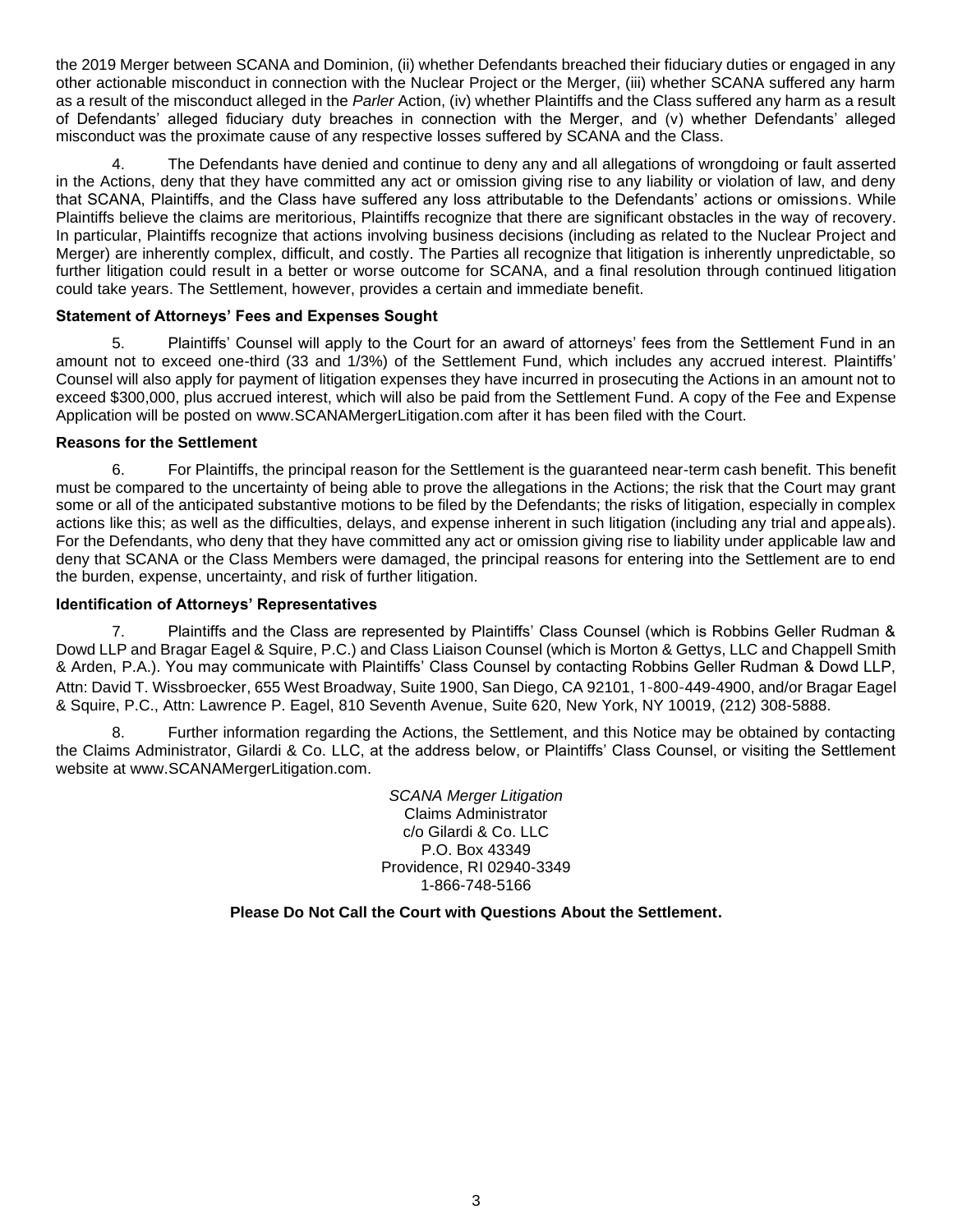# **1. Why did I get this Notice?**

9. You or someone in your family, or an investment account for which you serve as a custodian, might have held shares of common stock of SCANA from January 3, 2018, through and including July 31, 2018 (the "Class Period"), and might be a Class Member. This Notice explains the Actions, the Settlement, Class Members' legal rights, what benefits are available, who is eligible for them, and how to get them. Receipt of this Notice does not necessarily mean that you are a Class Member or that you will be entitled to receive a payment. **If you wish to be eligible for a payment, you must submit the Proof of Claim that is being distributed with this Notice. See Question 8 below.**

10. The Court directed that this Notice be sent to Class Members to inform them of the terms of the proposed Settlement and about all their options, before the Court decides whether to approve the Settlement at the upcoming hearing to consider the fairness, reasonableness, and adequacy of the Settlement, the proposed Plan of Allocation, and Plaintiffs' Counsel's Fee and Expense Application (the "Settlement Hearing"). The issuance of this Notice is not an expression of any opinion by the Court concerning the merits of any claim in the Actions, and the Court still has to decide whether to approve the Settlement. If the Court approves the Settlement and a plan of allocation, then payments to authorized individuals will be made after the completion of all claims processing and any appeals are resolved. Please be patient, as this process can take some time to complete.

11. The Court which will be ruling on the Settlement is the South Carolina Court of Common Pleas for the Fifth Judicial Circuit, and the case is known as *KBC Asset Management NV v. Marsh*, Case No. 2019-CP-4002522 (the "*KBC* Action"), which relates to the Merger between SCANA and Dominion. Other related cases include *Parler v. Marsh*, Case No. 2017-CP-40-06621 (the "*Parler* Action"), a shareholder derivative action relating to the Nuclear Project, and *In re SCANA Corporation Public Shareholder Litigation*, Lead Case No. 3:18-cv-0505-MBS (D.S.C.) (the "Federal Merger Action"), which also relates to the Merger. The Honorable J. Mark Hayes, II is the judge in the *KBC* Action and the *Parler*  Action, while the Honorable Margaret B. Seymour is the judge in the Federal Merger Action.

# **2. What are the Actions about and what has happened so far?**

12. SCANA was a publicly-traded corporation that owned South Carolina Electric & Gas Company ("SCE&G"). SCE&G is a regulated electric and natural gas public utility that served customers in the southeastern United States.

13. On July 31, 2017, SCANA announced that a multi-billion dollar project to build two new nuclear reactors at the Virgil C. Summer Nuclear Generating Station in Fairfield County, South Carolina would be abandoned.

14. On October 30, 2017, R. Wayne Todd, then a shareholder of SCANA, commenced a shareholder derivative action (subsequently known as the *Parler* Action following a later substitution of the named plaintiff) on behalf of SCANA against the Individual Defendants in the South Carolina Court of Common Pleas, Richland County, alleging breaches of fiduciary duty in connection with the Nuclear Project. The *Parler* Action was litigated through a motion to dismiss, a motion for judgment on the pleadings, and numerous appeals.

15. On December 4, 2017, SCANA and the nine Individual Defendants who were independent outside directors of SCANA (Aliff, Bennett, Cecil, Decker, Hagood, Miller, Roquemore, Sloan and Trujillo (collectively, the "Director Defendants")) moved to dismiss the *Parler* Action. On the same day, Marsh, Byrne and Addison each filed separate motions to dismiss the *Parler* Action.

16. On January 2, 2018, SCANA entered into an Agreement and Plan of Merger (the "Merger Agreement") with Dominion and Sedona Corp. ("Merger Sub"). The Merger Agreement provided for a stock-for-stock Merger in which SCANA would become a wholly owned subsidiary of Dominion and that SCANA shareholders would receive 0.6690 shares of Dominion common stock for each share of SCANA common stock that they owned.

On June 15, 2018, SCANA filed a Schedule 14A Definitive Proxy Statement with the U.S. Securities and Exchange Commission in connection with the Merger, announcing that a special meeting of SCANA shareholders to vote on the Merger would occur on July 31, 2018, at 9:00 a.m.

18. On July 31, 2018, SCANA's shareholders approved the Merger by a vote of over two-thirds of SCANA's shares of common stock issued and outstanding.

19. On January 2, 2019, SCANA and Dominion completed the Merger.

20. In the wake of the announcement and/or completion of the Merger, KBC, City of Warren, and Metzler filed separate lawsuits in state and federal court alleging, among other things, that the Individual Defendants breached their fiduciary duties in connection with the Merger by agreeing to inadequate consideration following a flawed and conflict-driven process and by misrepresenting or omitting material information in the proxy statement distributed to SCANA shareholders prior to the vote on the Merger.

21. On January 7, 2019, Defendants moved for judgment on the pleadings in the *Parler* Action in light of the completion of the Merger.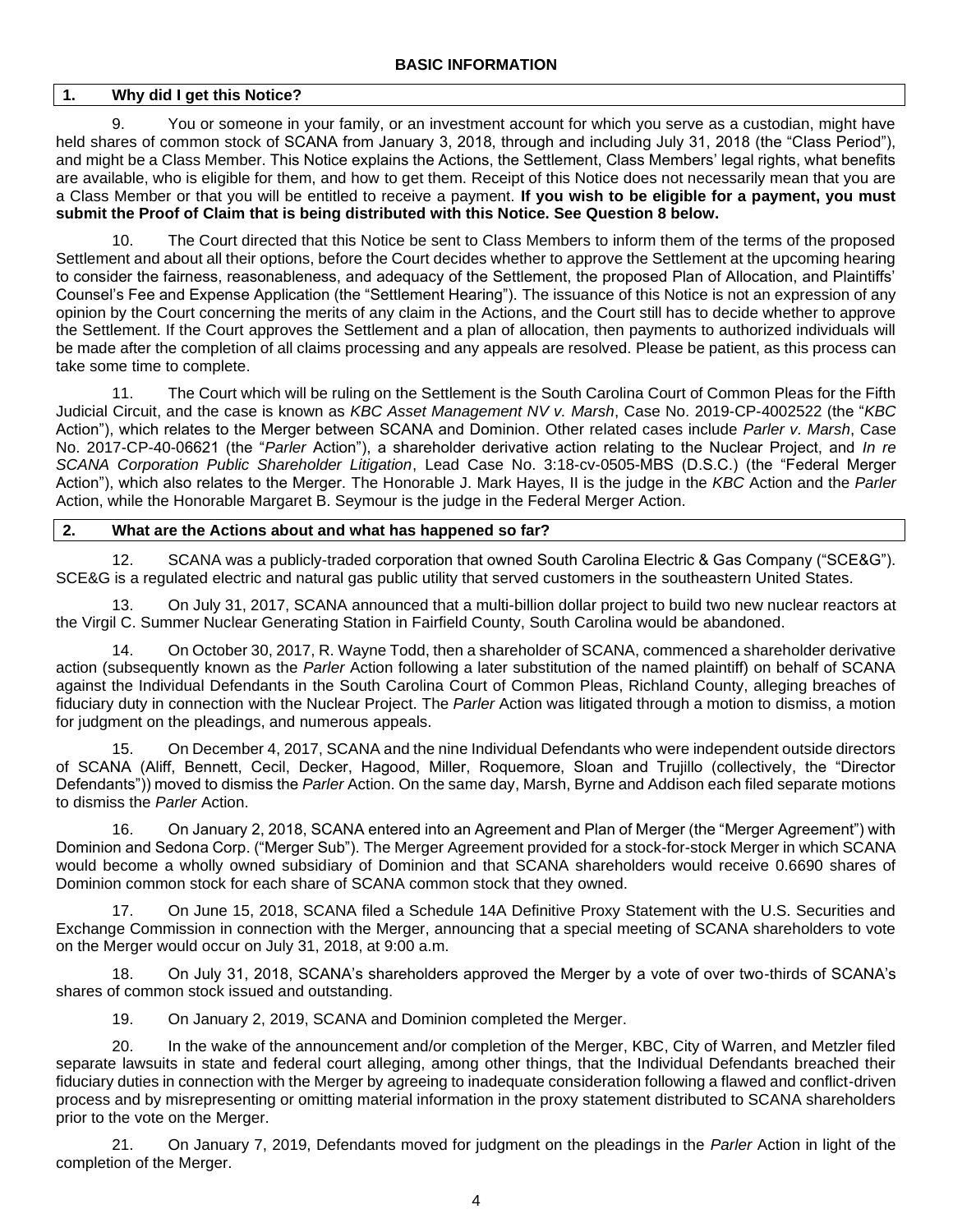22. In October of 2019, following consolidation of the Merger-related actions pending in federal court, Plaintiffs City of Warren and Metzler filed the operative complaint regarding the Merger (the "Federal Complaint").

23. On November 14, 2019, the defendants in the Federal Merger Action filed a motion to dismiss the Federal Complaint, which Judge Seymour denied on April 29, 2020.

24. On March 18, 2020, the Court denied Defendants' motion for judgment on the pleadings and granted Parler's motion to intervene, whereupon Parler became the named plaintiff in the *Parler* Action and Parler's complaint in intervention became the operative complaint.

25. On April 2, 2020, the Individual Defendants filed answers, and SCANA filed a response, to Parler's complaint.

26. The parties in the *Parler* Action thereafter engaged in extensive discovery proceedings, during which Defendants produced to Parler several hundred thousand pages of non-public documents regarding the claims and defenses asserted in the *Parler* Action.

27. Defendants in the *Parler* Action also concurrently sought appellate review of the order denying Defendants' motion for judgment on the pleadings.

28. On April 16, 2020, Defendants in the *Parler* Action filed a Notice of Appeal, seeking to challenge the trial court's March 18, 2020 denial in the South Carolina Court of Appeals.

29. On the same day, Defendants also filed a petition for writ of certiorari seeking the South Carolina Supreme Court's review of the trial court's order.

30. On May 27, 2020, Addison and the Director Defendants filed their Answers to the Federal Complaint, denying any wrongdoing and liability for the claims asserted in the Federal Merger Action.

31. Also on May 27, 2020, SCANA filed a motion to intervene in the Federal Merger Action, which Judge Seymour denied on August 28, 2020. On September 4, 2020, SCANA filed a Notice of Appeal regarding the District Court's decision denying its motion to intervene. The appeal is fully briefed, but the Parties have requested that the Fourth Circuit hold the matter in abeyance in light of the Settlement.

32. On November 13, 2020, City of Warren and Metzler filed a motion for class certification. Defendants took depositions of City of Warren and Metzler on December 15 and 20, 2020, respectively. On February 22, 2021, after briefing was completed on the motion for class certification, the District Court held a hearing on the motion for class certification and took the matter under advisement.

33. On May 5, 2021, City of Warren and Metzler filed a motion seeking to add Marsh and Byrne as Defendants to the Federal Complaint, which remains pending.

34. Following the consolidation of the Federal Merger Action, Plaintiffs in the *KBC* Action, the *Parler* Action, and the Federal Merger Action agreed to coordinate their efforts in prosecuting their claims against Defendants.

35. As part of their coordinated efforts, Plaintiffs state that they served document requests and interrogatories on Defendants (including SCANA), as well as subpoenas to more than a dozen non-parties (including Dominion). In response to Plaintiffs' requests, the Individual Defendants, SCANA, Dominion, and numerous third parties collectively produced more than 700,000 documents totaling more than 6.1 million pages. Plaintiffs also took the depositions of Defendants Gregory E. Aliff and D. Maybank Hagood.

36. While discovery was underway, the Parties began exploring a possible resolution through settlement of the Actions and, after numerous discussions, agreed to mediate before Hon. Layn R. Phillips (Ret.).

37. On April 14, 2021, after the Parties submitted mediation briefs, responses, and exhibits addressing the various claims and defenses asserted or likely to be asserted in the *KBC* Action, the *Parler* Action, and the Federal Merger Action, the Parties, through counsel, participated in an all-day mediation (this and related sessions collectively referred to as the "Mediation") concerning a possible resolution of the Actions. Despite negotiating in good faith, no settlement was reached, and the Parties continued to litigate the Actions. The Parties also continued discussions with Judge Phillips following the mediation to explore the possibility of a settlement.

38. On June 2, 2021, after the Parties submitted additional mediation briefs, the Parties participated in a second all-day mediation before Judge Phillips.

39. On June 3, 2021, the Parties reached an agreement in principle to settle the Actions, as detailed herein.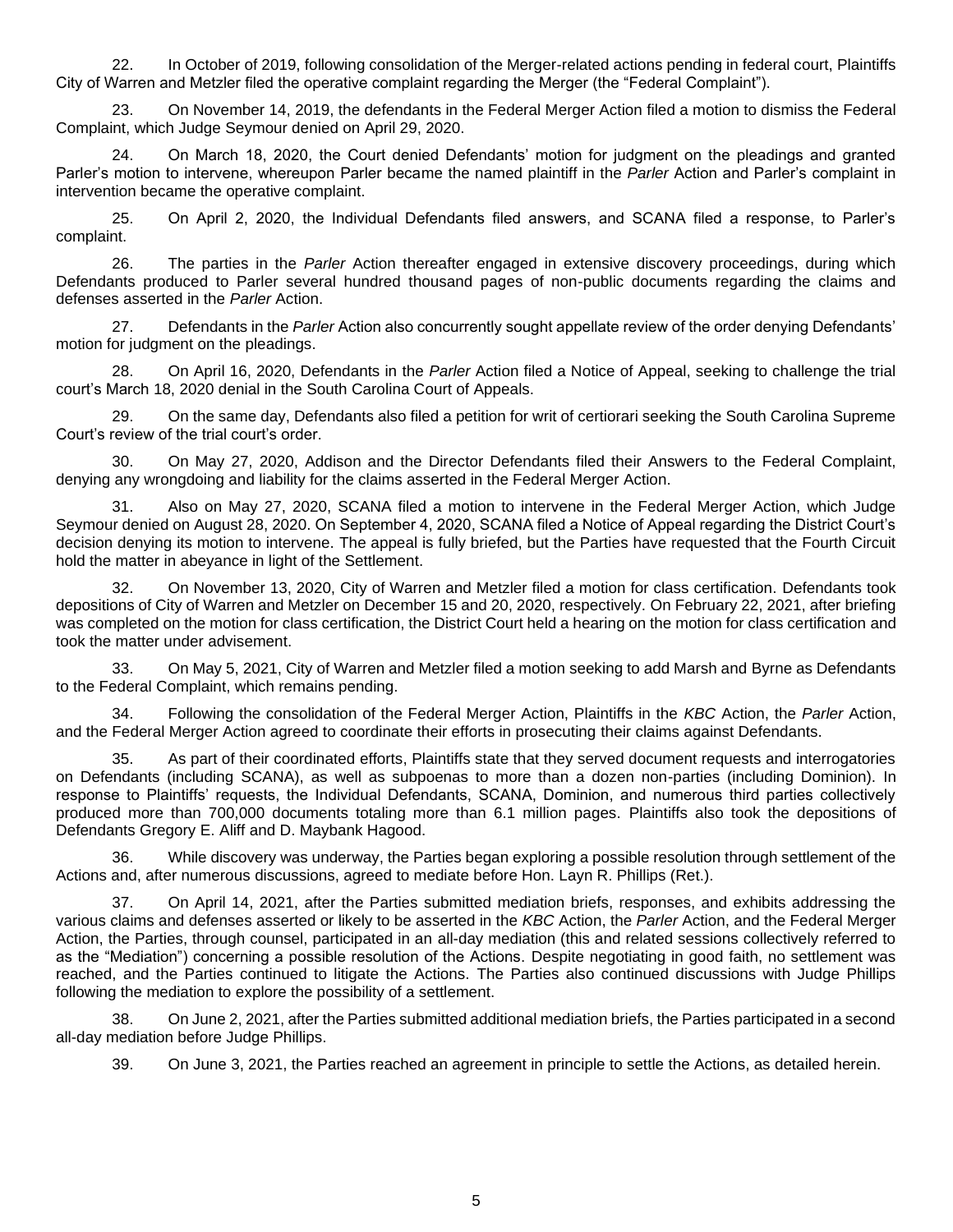## **3. Why is this a class action?**

40. In a class action, one or more persons or entities (in this case, Plaintiffs KBC, City of Warren, and Metzler), sue on behalf of people and entities who or which have similar claims (in this case, related to the Nuclear Project and Merger). Together, these people and entities are a "Class," and each is a "Class Member." Bringing a case as a class action allows the adjudication of many similar claims of persons and entities who or which might be too small to bring economically as separate actions. One court resolves the issues for all Class Members at the same time, except for those who exclude themselves, or "opt out" from the Class.

## **4. What are the reasons for the Settlement?**

41. No court has finally decided in favor of Plaintiffs or Defendants in any of the Actions (*i.e.*, the *Parler* Action, the *KBC* Action, and the Federal Merger Action). And in each of the Actions, the Parties disagree on many things and, absent settlement, would continue to argue their respective positions. However, the Parties have all agreed to a settlement that will end the Actions. Plaintiffs and Plaintiffs' Counsel believe that the claims asserted in their respective Actions have merit, but they also recognize the risk of further litigation, expense that would be incurred through further litigation, and the delay inevitable in waiting for trial and possible appeals for any final resolution. In light of the Settlement and the guaranteed cash recovery to the Class, Plaintiffs and Plaintiffs' Counsel believe that the proposed Settlement is fair, reasonable, and adequate, and in the best interests of SCANA and the Class.

42. The Defendants have denied and continue to deny any allegations of wrongdoing contained in the Actions and further deny that they did anything wrong, that Plaintiffs or the Class suffered damages in connection with the Merger or that SCANA suffered any cognizable harm in connection with the Nuclear Project. The Settlement should not be seen as an admission or concession on the part of the Defendants. The Defendants have considered the burden, expense, uncertainty, distraction, and risks inherent in any litigation and have concluded that it is desirable to settle upon the terms and conditions set forth in the Stipulation of Settlement, dated November 15, 2021 (the "Stipulation").

## **5. How do I know if I am part of the Class?**

43. Everyone who fits the following description is a Class Member and subject to the Settlement unless they are an excluded person (*see* Question 6 below) or take steps to exclude themselves from the Class (*see* Question 11 below): **all holders of SCANA common stock continuously between January 3, 2018, through and including July 31, 2018**.

44. Receipt of this Notice does not mean that you are a Class Member. The Parties do not have access to your records concerning your holdings or transactions in SCANA common stock. Please check your records or contact your broker to see if you are a member of the Class. If one of your mutual funds purchased SCANA common stock during the Class Period, that alone does not make you a Class Member. You are a Class Member only if you individually purchased or otherwise acquired publicly traded common stock of SCANA during the Class Period. If you are a Class Member and you wish to be eligible to receive a payment from the Settlement, you are required to submit the Proof of Claim that is being distributed with this Notice and any required supporting documentation as set forth herein no later than May 26, 2022.

### **6. Are there exceptions to the definition of the Class and to being included?**

45. Yes. There are some individuals and entities who or which are excluded from the Class by definition. Excluded from the Class are SCANA, Dominion, the Individual Defendants, and any person, firm, trust, corporation, or other entity related to or affiliated with the Individual Defendants.

46. If you sold, or otherwise disposed of, all of your SCANA common stock prior to July 31, 2018, you are not a member of the Class because you were not damaged.

47. Also excluded from the Class will be any Person who or which timely and validly seeks exclusion from the Class in accordance with the procedures described in Question 11 below or whose request is otherwise allowed by the Court.

### **THE SETTLEMENT BENEFITS**

### **7. What does the Settlement provide?**

48. In exchange for the Settlement and the release of the Released Plaintiffs' Claims against the Released Defendant Parties, the Defendants have agreed to create a Settlement Fund totaling \$63,000,000, consisting of: (i) a cash payment of \$33,000,000 payable at the direction of SCANA in resolution of the derivative claims asserted in the *Parler*  Action, all of which will be used to partially fund the Settlement Fund, and (ii) \$30,000,000 paid in cash or shares of freelytradable Dominion common stock at the option of SCANA. The Settlement Fund may accrue interest, and will be distributed, after deduction of Court-awarded attorneys' fees and litigation expenses, Administrative Costs, Taxes, and any other fees or expenses approved by the Court (the "Net Settlement Fund"), among all Class Members who submit valid Proof of Claim forms and are found to be eligible to receive a distribution from the Net Settlement Fund ("Settlement Payment Recipients").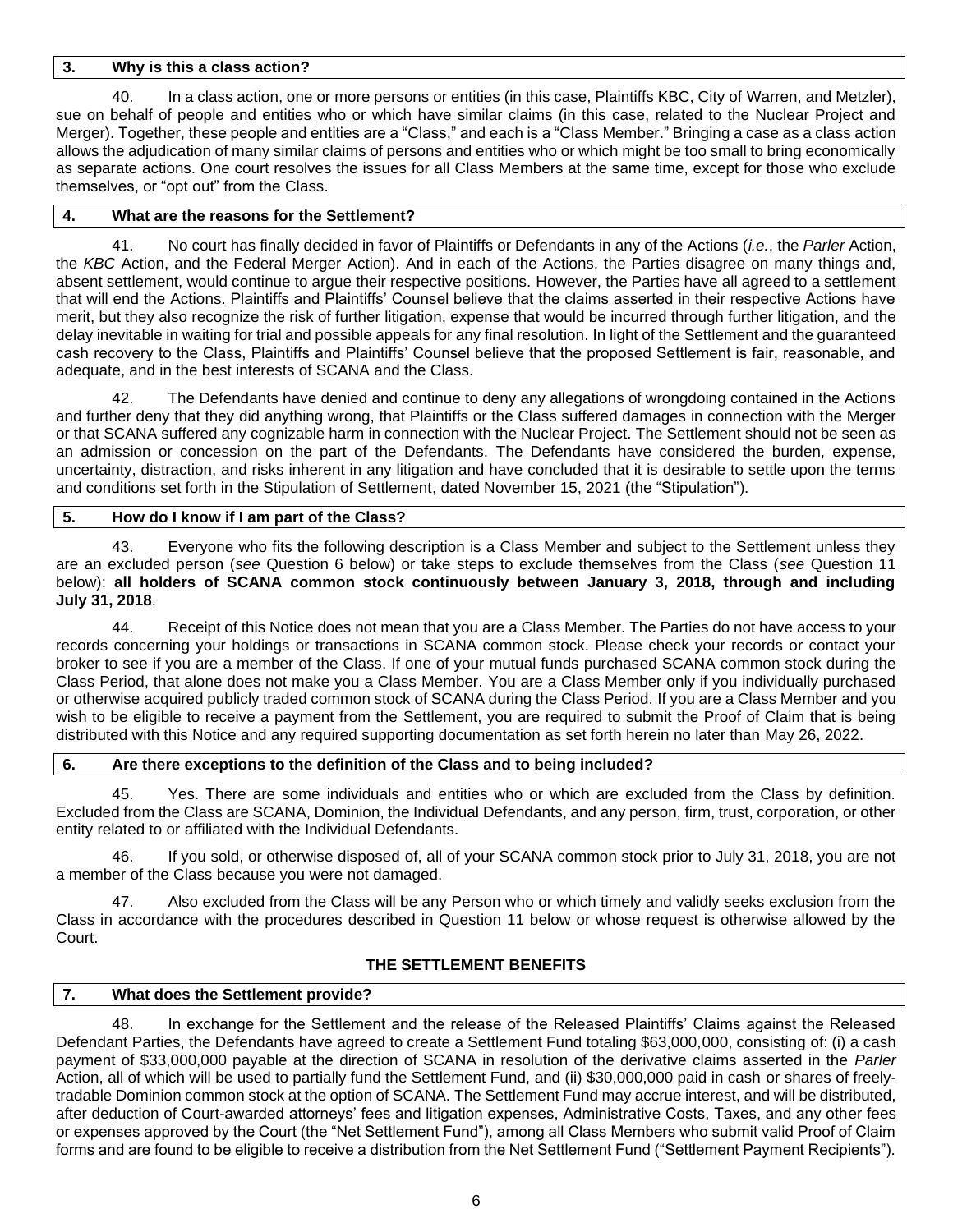## **8. How can I receive a payment?**

49. To qualify for a payment, you must submit a timely and valid Proof of Claim. A Proof of Claim is included with this Notice. You can also obtain a Proof of Claim from the website dedicated to the Settlement: www.SCANAMergerLitigation.com. You can request that a Proof of Claim be mailed to you by calling the Claims Administrator toll-free at 1-866-748-5166. Please read the instructions contained in the Proof of Claim carefully, fill out the Proof of Claim, include all the documents the form requests, sign it, and mail or submit it to the Claims Administrator so that it is **postmarked or submitted online no later than May 26, 2022**.

### **9. When will I receive my payment?**

50. The Court will hold a Settlement Hearing on **June 2, 2022** to decide, among other things, whether to finally approve the Settlement. Even if the Court approves the Settlement, there may be appeals which can take time to resolve, perhaps more than a year. It also takes a long time for all of the Proofs of Claim to be accurately reviewed and processed. Please be patient.

## **10. What am I giving up to receive a payment or stay in the Class?**

51. If you are a member of the Class, unless you exclude yourself, you will remain in the Class, and that means that, upon the "Effective Date" of the Settlement (defined below), you will release all "Released Plaintiffs' Claims" against the "Released Defendant Parties." Unless you exclude yourself, you are staying in the Class, and that means that you cannot sue, continue to sue, or be part of any other lawsuit against the Defendants about the Released Plaintiffs' Claims. It also means that all of the Court's Orders will apply to you and legally bind you and you will release your claims against the Defendants.

- a) **"Released Plaintiffs' Claims"** means all claims, demands, rights, actions or causes of action, liabilities, debts, damages, losses, obligations, judgments, suits, fees, expenses, costs, matters, and issues of any kind or nature whatsoever, whether known claims or Unknown Claims, contingent or absolute, suspected or unsuspected, disclosed or undisclosed, hidden or concealed, matured or unmatured, whether based in law or equity, that have been, or could have been, asserted in the Actions or the *Crangle* Action or in any court, tribunal or proceedings (including, but not limited to, any claims arising under federal, state, foreign, or common law relating to alleged breach of any duty, negligence, or disclosure obligations), by or on behalf of SCANA, Dominion, Merger Sub, any Plaintiff or member of the Class, based on, arising out of, or relating to: (a) his, her, or its ownership of SCANA stock during the Class Period and/or the Individual Defendants' status as an officer, director, or fiduciary of SCANA or Dominion; and (b) which have arisen, could have arisen, arise now, or hereafter arise out of or relate in any manner to the allegations, facts, events, acquisitions, matters, acts, occurrences, statements, representations, misrepresentations, omissions, or other matter, thing or cause whatsoever, or any series thereof, embraced, involved or set forth in, or referred to or otherwise related in any way to: (i) the Merger; (ii) the Nuclear Project; or (iii) the settlement of claims against the Released Defendant Parties. Released Plaintiffs' Claims do not include any claims to enforce the Settlement or the claims currently asserted by International Brotherhood of Electrical Workers Local 98 Pension Fund on behalf of itself and a putative class against Deloitte LLP and Deloitte & Touche LLP in *International Brotherhood of Electrical Workers Local 98 Pension Fund v. Deloitte & Touche LLP*, No. 3:19-cv-03304 (D.S.C.) (the "IBEW matter"), or any case consolidated with that action.
- b) **"Released Defendant Parties"** means the Individual Defendants, James Micali, Harold Stowe, SCANA, Dominion, and Merger Sub, individually and collectively, and any and all of their families, parent entities, subsidiaries, joint ventures and joint venturers, related or affiliated entities, controlling or managing persons or entities, associates, investors, affiliates or subsidiaries and each and all of their past, present, or future officers, directors, managing directors, stockholders, employees, attorneys, financial or investment advisors, principals, insurers, excess insurers and reinsurers, consultants, accountants and auditors, investment banks and bankers, commercial banks and bankers, entities providing fairness opinions, brokers, dealers, underwriters, analysts, engineers, advisors or agents, spouses, heirs, executors, assigns, trustees, general or limited partners or partnerships, limited liability companies, members, personal or legal representatives, estates, administrators, and each of their respective predecessors, successors, and assigns, and investment funds that any of the Released Defendant Parties managed or advised and such funds' respective affiliates, predecessors, and successors, whether or not served with process and whether or not such person appeared or was named as a defendant in any of the Actions.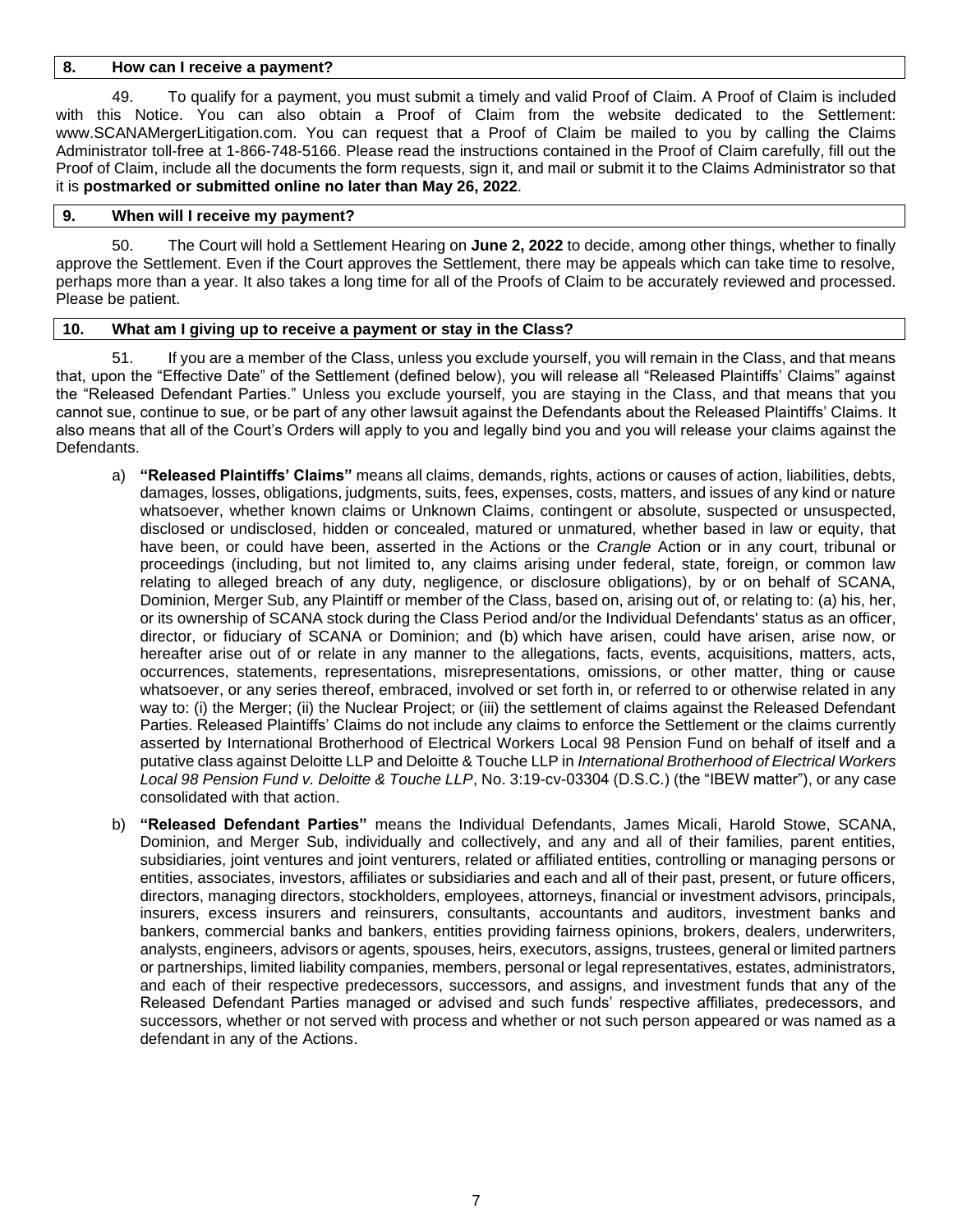c) **"Unknown Claims"** means: (a) any and all Released Plaintiffs' Claims which Plaintiffs, SCANA, any SCANA shareholder, Dominion, Merger Sub, or any other Class Member does not know or suspect to exist in his, her, or its favor at the time of the release of the Released Plaintiffs' Claims against the Released Defendant Parties, including (without limitation) claims which if known by him, her, or it, might have affected his, her, or its decision(s) with respect to the Settlement; and (b) any and all Released Defendant Parties' Claims which any Defendant or any other Released Defendant Party does not know or suspect to exist in his, her, or its favor at the time of the release of the Released Defendant Parties' Claims against the Released Plaintiff Parties, including (without limitation) claims which if known by him, her, or it might have affected his, her, or its decision(s) with respect to the Settlement.

52. The "Effective Date" will occur when an Order entered by the Court approving the Settlement becomes Final and is not subject to appeal. If you remain a member of the Class, all of the Court's orders, whether favorable or unfavorable, will apply to you and legally bind you. Upon the Effective Date, the Defendants will also provide a release of any claims against the Released Plaintiff Parties and the Class arising out of or related to the institution, prosecution, or settlement of the claims in the Actions.

# **EXCLUDING YOURSELF FROM THE CLASS**

53. If you do not want to be eligible to receive a payment from the Settlement but you want to keep any right you may have to sue or continue to sue the Released Defendant Parties on your own about the Released Plaintiffs' Claims, then you must take steps to remove yourself from the Class. This is called excluding yourself or "opting out." **Please note: if you bring your own claims, Defendants will have the right to seek their dismissal, including because the suit is not filed within the applicable time periods required for filing suit. Also, SCANA may terminate the Settlement if Class Members who held more than a certain amount of shares of SCANA common stock seek exclusion from the Class.**

# **11. How do I exclude myself from the Class?**

54. To exclude yourself from the Class, you must mail a signed letter stating that you "request to be excluded from the Class in SCANA Merger Litigation, *KBC Asset Management NV v. Marsh*, Case No. 2019-CP-4002522." You cannot exclude yourself by telephone or email. Each request for exclusion must be signed and also state the following information: (i) the name, address, and telephone number of the person or entity requesting exclusion, and (ii) the number of shares of SCANA common stock held at any time during the Class Period, and the date(s), price(s), and number of shares of all transactions of SCANA common stock during the Class Period. A request for exclusion must be mailed, so that it is **received no later than May 12, 2022**, to:

> *SCANA Merger Litigation* c/o Gilardi & Co. LLC EXCLUSIONS 150 Royall Street, Suite 101 Canton, MA 02021

Your exclusion request must comply with these requirements in order to be valid, unless it is otherwise accepted by the Court.

55. If you ask to be excluded, do not submit a Proof of Claim because you cannot receive any payment from the Net Settlement Fund. Also, you cannot object to the Settlement because you will not be a Class Member. However, if you submit a valid exclusion request, you will not be legally bound by anything that happens in the Actions, and you may be able to sue (or continue to sue) the Defendants and the other Released Defendant Parties in the future, assuming your claims are timely. If you have a pending lawsuit against any of the Released Defendant Parties, **please speak to your lawyer in the case immediately**.

### **12. If I do not exclude myself, can I sue the Defendants and the other Released Defendant Parties for the same thing later?**

56. No. Unless you properly exclude yourself, you will give up any rights to sue the Defendants and the other Released Defendant Parties for any and all Released Plaintiffs' Claims.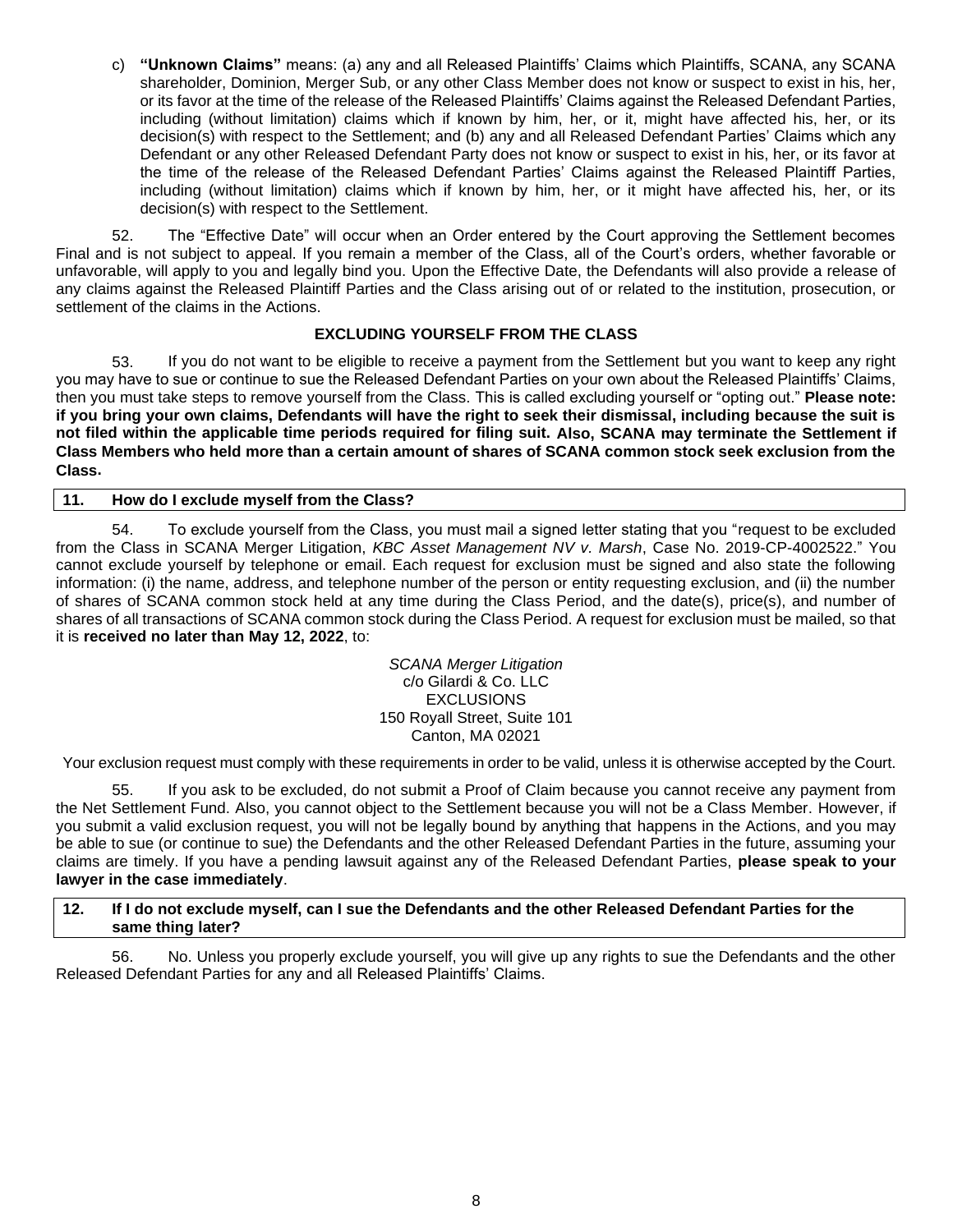## **13. Do I have a lawyer in this case?**

57. Plaintiffs' Class Counsel include Robbins Geller Rudman & Dowd LLP and Bragar Eagel & Squire, P.C., and they have been working with Morton & Gettys, LLC and Chappell Smith & Arden, P.A. as Class Liaison Counsel, as well as Sturman LLC (collectively, "Plaintiffs' Counsel"). Together, Plaintiffs' Counsel have been coordinating their prosecution of the Actions (including the derivative *Parler* Action and the Merger-related *KBC* Action and Federal Merger Action). You will not be separately charged for these lawyers. The Court will determine the amount of Plaintiffs' Counsel's fees and expenses, which will be paid from the Settlement Fund. If you want to be represented by your own lawyer, you may hire one at your own expense.

## **14. How will the lawyers be paid?**

58. Plaintiffs' Counsel have not received any payment for their services in pursuing the claims against Defendants in the Actions, nor have they been paid for their litigation expenses. Plaintiffs' Counsel will ask the Court to award Plaintiffs' Counsel attorneys' fees of no more than one-third (33 and 1/3%) of the Settlement Fund, which will include any accrued interest. No other attorneys will share in the fee awarded by the Court. Plaintiffs' Counsel will also seek payment of litigation expenses incurred by Plaintiffs' Counsel in the prosecution of the Actions of no more than \$300,000, plus accrued interest, which may include an application for service awards to Plaintiffs directly related to their representation of SCANA or the Class in the Actions.

# **OBJECTING TO THE SETTLEMENT, THE PLAN OF ALLOCATION, OR THE FEE AND EXPENSE APPLICATION**

## **15. How do I tell the Court that I do not like something about the proposed Settlement?**

59. If you are a Class Member, you may object to the Settlement or any of its terms, the proposed Plan of Allocation, or the Fee and Expense Application. You may ask the Court not to approve the Settlement, but you may not ask the Court to order a different settlement-the Court may only approve or deny **this** Settlement. If the Court denies approval of the Settlement, no payments will be made to Class Members, the Parties will return to the position they were in before the Settlement was agreed to, and the Actions will continue.

60. To object, you must send a signed letter stating that you object to the proposed Settlement, the proposed Plan of Allocation, or the Fee and Expense Application in "SCANA Merger Litigation, *KBC Asset Management NV v. Marsh*, Case No. 2019-CP-4002522." Your objection must state why you are objecting and whether your objection applies only to you, a subset of the Class, or the entire Class. The objection must also: (i) include the name, address, and telephone number of the person or entity objecting; (ii) contain a statement of the objection and the specific reasons for it, including any legal and evidentiary support (including witnesses) the Class Member wishes to bring to the Court's attention; and (iii) documentation identifying the number of shares of SCANA common stock the person or entity held, purchased, acquired, and/or sold at all times from January 3, 2018, through and including July 31, 2018, as well as the dates and prices of each such purchase, acquisition, and sale. Unless otherwise ordered by the Court, any Class Member who does not object in the manner described in this Notice will be deemed to have waived any objection and will be forever foreclosed from making any objection to the proposed Settlement, the Plan of Allocation, or Plaintiffs' Counsel's Fee and Expense Application. Your objection must be mailed or delivered to the following counsel so that it is **received no later than May 12, 2022**:

# **Plaintiffs' Counsel**

Chapell Smith & Arden, P.A. Attn: Mark D. Chapell or Graham L. Newman 2801 Devine Street Suite 300 Columbia, S.C. 29205

Such Plaintiffs' Counsel will, within two business days, file such objections and supporting papers with the Court and serve them on Plaintiffs' Counsel and Defendants' Counsel.

### **16. What is the difference between objecting and seeking exclusion?**

61. Objecting is telling the Court that you do not like something about the proposed Settlement, Plan of Allocation, or Plaintiffs' Counsel's Fee and Expense Application. You may object and yet still recover money from the Settlement **if** you timely submit a valid Proof of Claim and the Settlement is approved. You may object **only** if you remain part of the Class. Excluding yourself is telling the Court that you do not want to be part of the Class. If you exclude yourself from the Class, you will lose standing to object to the Settlement because it will no longer affect you.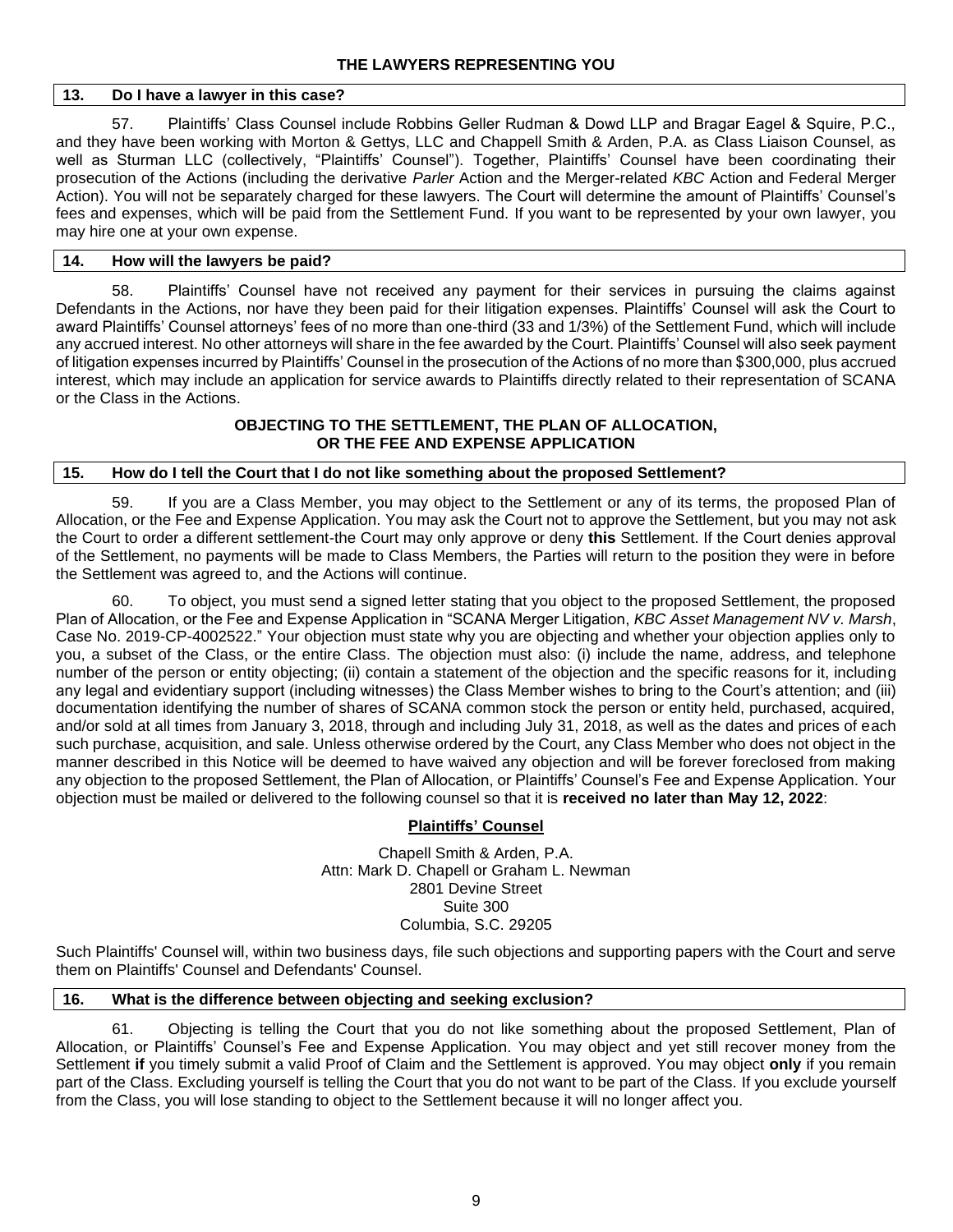## **17. When and where will the Court decide whether to approve the proposed Settlement?**

62. The Court will hold the Settlement Hearing on **June 2, 2022, at 10:30 a.m.**, either telephonically, via video conference and/or in person in Courtroom West B of the Spartanburg County Courthouse, 180 Magnolia Street, Spartanburg, S.C. 29306. At this hearing, the Court will consider, whether: (i) the Settlement is fair, reasonable, and adequate, and should be finally approved; (ii) the Plan of Allocation is fair and reasonable and should be approved; and(iii) Plaintiffs' Counsel's Fee and Expense Application and Plaintiffs' service awards are reasonable and should be approved. The Court will take into consideration any written objections filed in accordance with the instructions in Question 15 above. We do not know how long it will take the Court to make these decisions.

You should be aware that the Court may change the date and time of the Settlement Hearing, or hold the hearing telephonically or via video conference, without another notice being sent to Class Members. If you want to attend the hearing, you should check with Plaintiffs' Counsel beforehand to be sure that the date or time has not changed, and periodically check the Settlement website at www.SCANAMergerLitigation.com.

### **18. Do I have to come to the Settlement Hearing?**

64. No. Plaintiffs' Counsel will answer any questions the Court may have. But, you are welcome to attend at your own expense. If you submit a valid and timely objection, the Court will consider it and you do not have to come to Court to discuss it. You may have your own lawyer attend (at your own expense), but it is not required. If you do hire your own lawyer, he or she must file and serve a Notice of Appearance in the manner described in the answer to Question 19 below **no later than May 12, 2022**.

### **19. May I speak at the Settlement Hearing?**

65. You may ask the Court for permission to speak at the Settlement Hearing. To do so, you must include with your objection (*see* Question 15), **no later than May 12, 2022**, a statement that you, or your attorney, intend to appear in "SCANA Merger Litigation, *KBC Asset Management NV v. Marsh*, Case No. 2019-CP-4002522." Persons who intend to present evidence at the Settlement Hearing must also include in their objections the identities of any witnesses they may wish to call to testify and any exhibits they intend to introduce into evidence at the hearing. You may not speak at the Settlement Hearing if you exclude yourself or if you have not provided written notice in accordance with the procedures described in this Question 19 and Question 15 above.

# **IF YOU DO NOTHING**

## **20. What happens if I do nothing at all?**

66. If you do nothing and you are a member of the Class, you will receive no money from this Settlement and you will be precluded from starting a lawsuit, continuing with a lawsuit, or being part of any other lawsuit against the Defendants and the other Released Defendant Parties concerning the Released Plaintiffs' Claims. To share in the Net Settlement Fund, you must submit a Proof of Claim (*see* Question 8 above). To start, continue or be part of any other lawsuit against the Defendants and the other Released Defendant Parties concerning the Released Plaintiffs' Claims in this case, to the extent it is otherwise permissible to do so, you must exclude yourself from the Class (*see* Question 11 above).

## **GETTING MORE INFORMATION**

### **21. Are there more details about the Settlement?**

67. This Notice summarizes the proposed Settlement. More details are in the Stipulation. Plaintiffs' Counsel's motions in support of final approval of the Settlement, the request for attorneys' fees and litigation expenses, and approval of the proposed Plan of Allocation will be filed with the Court no later than April 28, 2022, and be available on the website www.SCANAMergerLitigation.com, from the Claims Administrator, or the Court, pursuant to the instructions below.

68. You may review the Stipulation or documents filed in the case at the Office of the Richland County Clerk of Court, Richland County Judicial Center, 1701 Main Street, Columbia, SC 29202, on weekdays (other than court holidays) between 8:30 a.m. and 5:00 p.m. You can also get a copy of the Stipulation and other case documents by calling the Claims Administrator toll-free at 1-866-748-5166, writing to the Claims Administrator at *SCANA Merger Litigation*, Claims Administrator, c/o Gilardi & Co. LLC, P.O. Box 43349, Providence, RI 02940-3349, or visiting the website dedicated to the Settlement, www.SCANAMergerLitigation.com.

# **Please do not call the Court with questions about the Settlement.**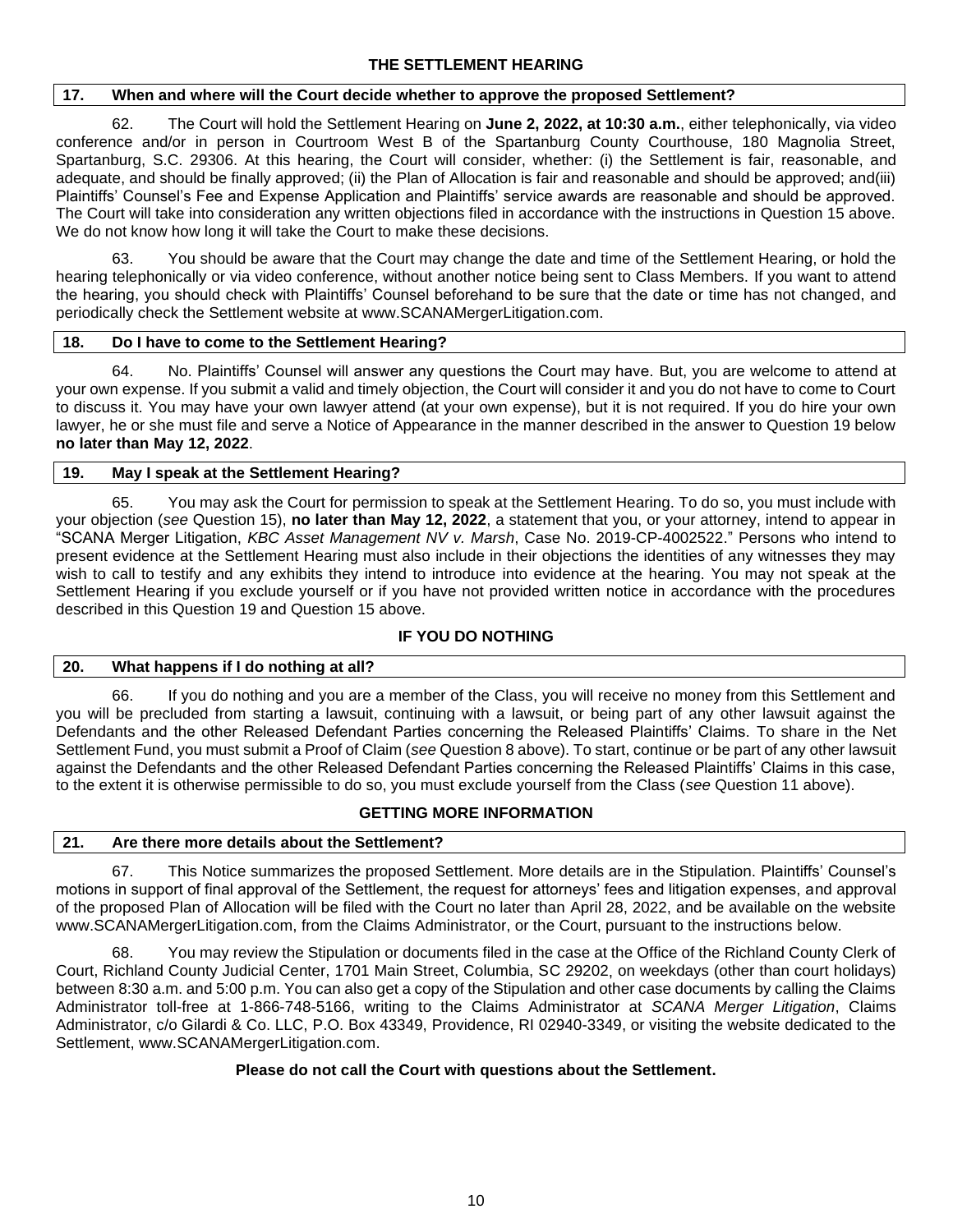### **22. How much will my payment be?**

69. As discussed above, the Settlement provides \$63,000,000 for the benefit of the Class. The Settlement Amount and any interest it earns constitute the "Settlement Fund." The Settlement Fund, after deduction of Court-approved attorneys' fees and expenses, Administrative Costs, Taxes, and any other fees or expenses approved by the Court, is the "Net Settlement Fund." If the Settlement is approved by the Court, the Net Settlement Fund will be distributed to eligible Settlement Payment Recipients-*i.e.*, Class Members who timely submit valid Proofs of Claim that are accepted for payment by the Court-in accordance with this proposed Plan of Allocation or such other plan of allocation as the Court may approve. Class Members who do not timely submit valid Proofs of Claim will not share in the Net Settlement Fund, but will otherwise be bound by the Settlement. The Court may approve this proposed Plan of Allocation, or modify it, without additional notice to the Class. Any order modifying the Plan of Allocation will be posted on the Settlement website, www.SCANAMergerLitigation.com.

70. The objective of the Plan of Allocation is to distribute the Settlement proceeds equitably among those Class Members who suffered economic losses as a proximate result of the Defendants' alleged wrongdoing. The Plan of Allocation is not a formal damages analysis, and the calculations made in accordance with the Plan of Allocation are not intended to be estimates of, or indicative of, the amounts that Class Members might have been able to recover after a trial. Nor are the calculations in accordance with the Plan of Allocation intended to be estimates of the amounts that will be paid to Settlement Payment Recipients under the Settlement. The computations under the Plan of Allocation are only a method to weigh, in a fair and equitable manner, the claims of Settlement Payment Recipients against one another for the purpose of making *pro rata* allocations of the Net Settlement Fund.

71. Your share of the Net Settlement Fund will depend on the number of shares of SCANA common stock represented by valid claims made by Class Members and the amount of those claims and the number of shares of SCANA common stock you held continuously throughout the Class Period. Assuming that all of the investors (other than Defendants or other excluded Persons) who held SCANA common stock as of January 3, 2018, through and including July 31, 2018 participate in this Settlement, Plaintiffs' Counsel estimate that the average distribution will be approximately \$0.70 per share of SCANA common stock before the deduction of Court-approved fees and expenses, as described herein. Historically, less than all eligible investors submit claims, resulting in higher average distributions per share. If you sold shares of SCANA common stock during the Class Period, that will decrease your potential recovery because you did not hold all your shares continuously for the entire Class Period. If you purchased additional SCANA shares during the Class Period, that will not increase your potential recovery because you did not hold all such shares at the beginning of the Class Period.

Given the costs of distribution, the Net Settlement Fund will be allocated among all Settlement Payment Recipients whose Distribution Amount (defined in ¶74 below) is \$10.00 or greater.

73. Purchases, acquisitions, and sales of SCANA publicly traded common stock will be deemed to have occurred on the "contract" or "trade" date as opposed to the "settlement" or "payment" date. The receipt or grant by gift, inheritance, or operation of law of SCANA common stock during the Class Period will not be deemed a purchase, acquisition, or sale of SCANA common stock for the calculation of a distribution to a Settlement Payment Recipient.

74. If there is any balance remaining in the Net Settlement Fund after six (6) months from the date of distribution of the Net Settlement Fund (whether by reason of tax refunds, uncashed checks, or otherwise), then, after the Claims Administrator has made reasonable and diligent efforts to have Class Members who are entitled to participate in the distribution of the Net Settlement Fund cash their distributions, Plaintiffs' Counsel shall, if feasible, reallocate such balance among Settlement Payment Recipients who have cashed their checks in the initial distribution and would receive a distribution of at least \$10.00 on a *pro rata* basis based on the number of shares of SCANA common stock the applicable Settlement Payment Recipient held on July 31, 2018. These redistributions shall be repeated until the balance remaining in the Net Settlement Fund is no longer practicable to distribute to Class Members. Thereafter, at least 50% of any balance which still remains in the Net Settlement Fund shall be distributed to the South Carolina Bar Foundation to support activities and programs that promote access to the civil justice system for low-income residents of South Carolina, with any remaining amount to be donated to an appropriate non-sectarian, non-profit organization selected by Plaintiffs' Counsel and approved by the Court.

75. Payment pursuant to the Plan of Allocation, or such other plan of allocation as may be approved by the Court, shall be conclusive against all Settlement Payment Recipients. No person shall have any claim against Plaintiffs, Plaintiffs' Counsel, Defendants, Defendants' counsel, any of the other Released Plaintiff Parties or Released Defendant Parties, or the Claims Administrator or other agent designated by Plaintiffs' Counsel arising from distributions made substantially in accordance with the Stipulation, the Plan of Allocation approved by the Court, or further orders of the Court. Plaintiffs, Defendants and their respective counsel, and all other Released Defendant Parties, shall have no responsibility or liability whatsoever for the investment or distribution of the Settlement Fund or the Net Settlement Fund; the Plan of Allocation; the determination, administration, calculation, or payment of any Proof of Claim or nonperformance of the Claims Administrator; the payment or withholding of Taxes; or any losses incurred in connection therewith.